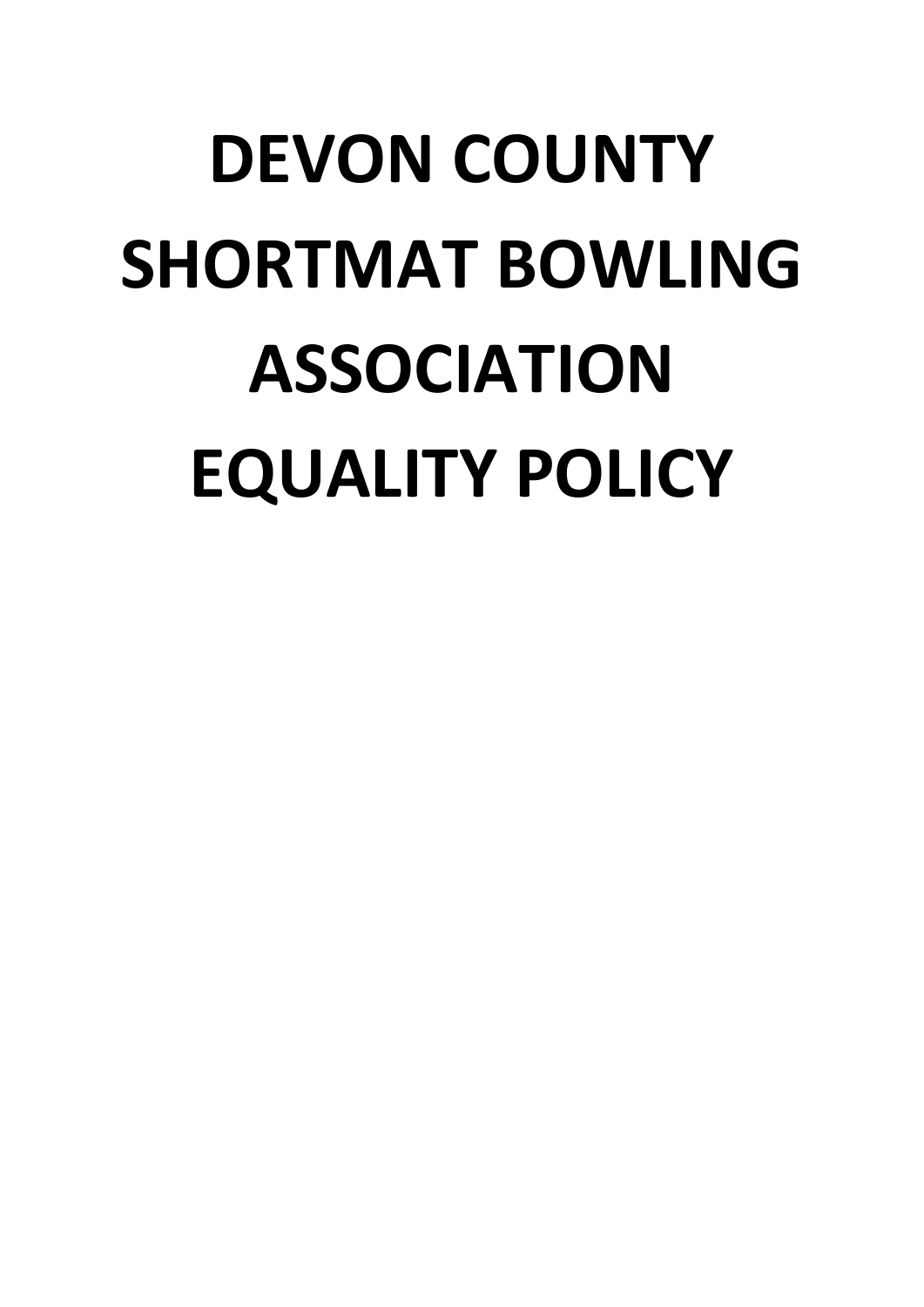## **1. POLICY OBJECTIVES**

- **1.1 DCSMBA is fully committed to the principles of equality of opportunity and is responsible for ensuring that no members are unlawfully discriminated against because of age, disability, gender reassignment, marriage and civil partnership, pregnancy and maternity, race, religion or belief, sex and sexual orientation. (PROTECTED CHARACTERISTICS)**
- **1.2 In addition DCSMBA recognises that we live in a diverse society and will endeavour to ensure that all members are given the same opportunities regardless of their socioeconomic backgrounds.**
- **1.3 DCSMBA will encourage all clubs within the county, suppliers, and sponsors to adopt and demonstrate their commitment to the principles and practice of equality as set out in this document.**

# **2. PURPOSE OF THE POLICY**

**2.1 This policy has been produced to try and prevent and address any unlawful discrimination or other unfair treatment, whether intentional or unintentional, direct or indirect, against any member that may preclude them from participating fully in bowls related activities.**

# **3. LEGAL REQUIREMENT**

- **3.1 DCSMBA is required by law not to unlawfully discriminate against its members and recognises its legal obligation under and will abide by the requirements of, the EQUALITY ACT 2010 and any subsequent amendments.**
- **3.2 DCSMBA will seek advice each time the policy is reviewed to ensure it continues to reflect the current legal framework and good practice.**

# **4. DRISCRIMINATION, HARASSMENT, BULLYING AND VICTIMISATION**

**4.1 "Direct Discrimination": treating someone less favourably than you would treat others because of a "Protected Characteristic". "Indirect Discrimination": applying a provision, criterion or practice which, on the face of it, applies equally to all, but which in practice can disadvantage individuals with a particular "Protected Characteristics". Such requirements or conditions are lawful only if they can be justified.**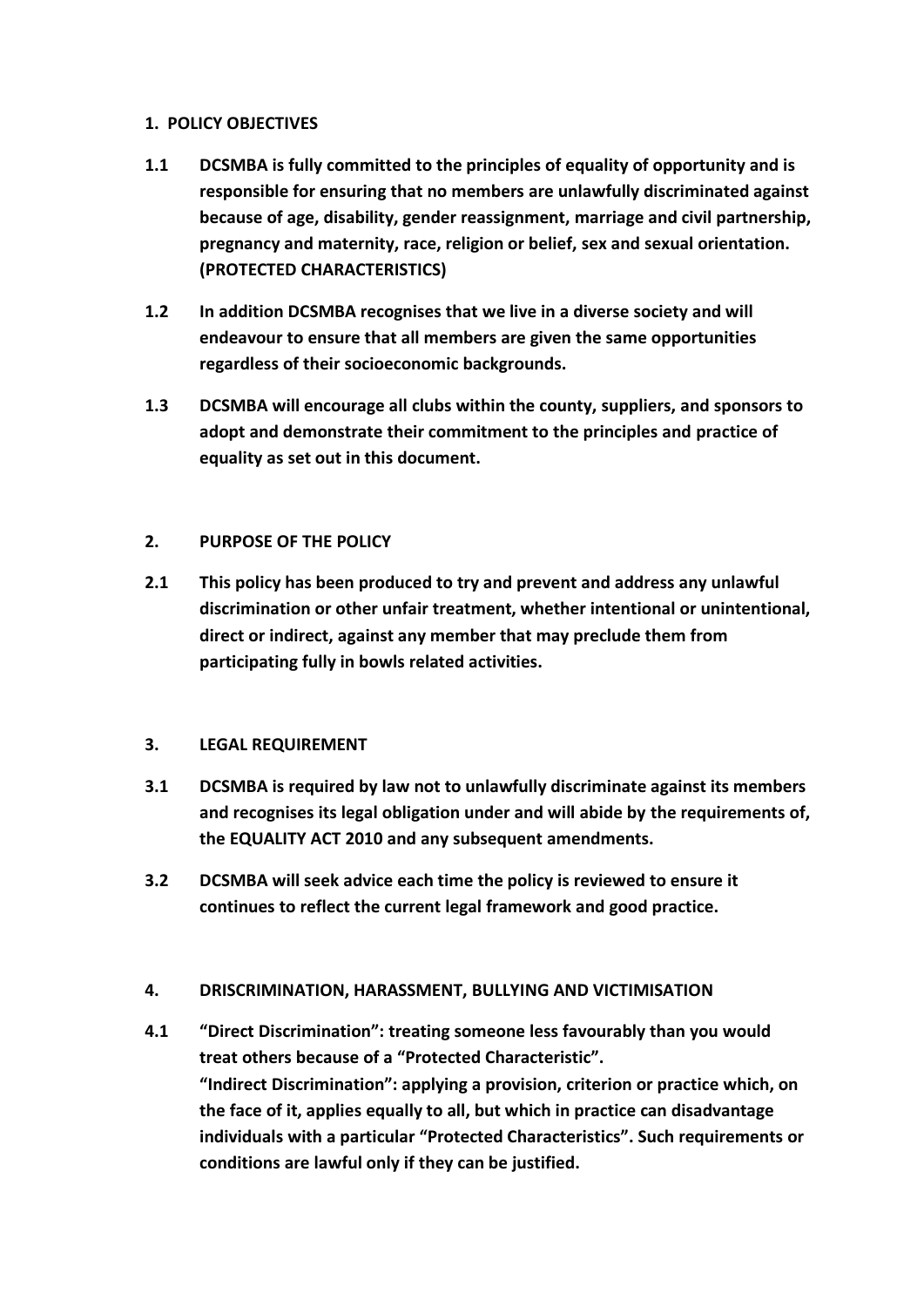- **4.2 "Bullying": the misuse of power or position to criticise persistently or to humiliate and undermine an individual's confidence.**
- **4.3 "Harassment": engaging in unwanted conduct relating to a relevant "Protected Characteristic" or unwanted conduct of a sexual nature where the conduct has the purpose or effect of violating the recipients dignity or creating an intimidating, hostile, degrading, humiliating or offensive environment for the recipient, or any other individual affected by such conduct. DCSMBA is committed to ensuring that its members are able to conduct their activities free from harassment.**
- **4.4 "Victimisation": subjecting someone to a detriment because he or she has in good faith taken action under the Equality Act 2010 by bringing proceedings, giving evidence or information in relation to proceedings, making an allegation that a person has contravened the Equality Act 2010 or doing any other thing for the purpose of or in connection with the Equality Act 2010.**
- **4.5 DCSMBA regards discrimination, harassment, bullying or victimisation as described above, as serious misconduct. All complaints will be taken seriously and appropriate measures including disciplinary action may be brought against any member who unlawfully discriminates against, harasses, bullies or victimises any other person.**

# **5. REASONABLE ADJUSTMENTS**

- **5.1 When any decision is made about an individual, the only personal characteristics that may be taken into account are those that are consistent with any relevant legislation and are relevant to the substance of the decision being made.**
- **5.2 DCSMBA recognises that it has a duty to make reasonable adjustments for disabled persons. DCSMBA will consider all requests for adjustments and where possible will accommodate reasonable requests and will work with disabled members to implement any adjustments that will enable them to participate more fully in bowls related activities.**

# **6. TRANSGENDER ATHLETES**

**6.1 DCSMBA considers that bowls is not a gender affected sport under the Equality Act 2010 and consequently there are no restrictions on participation by transgender athletes.**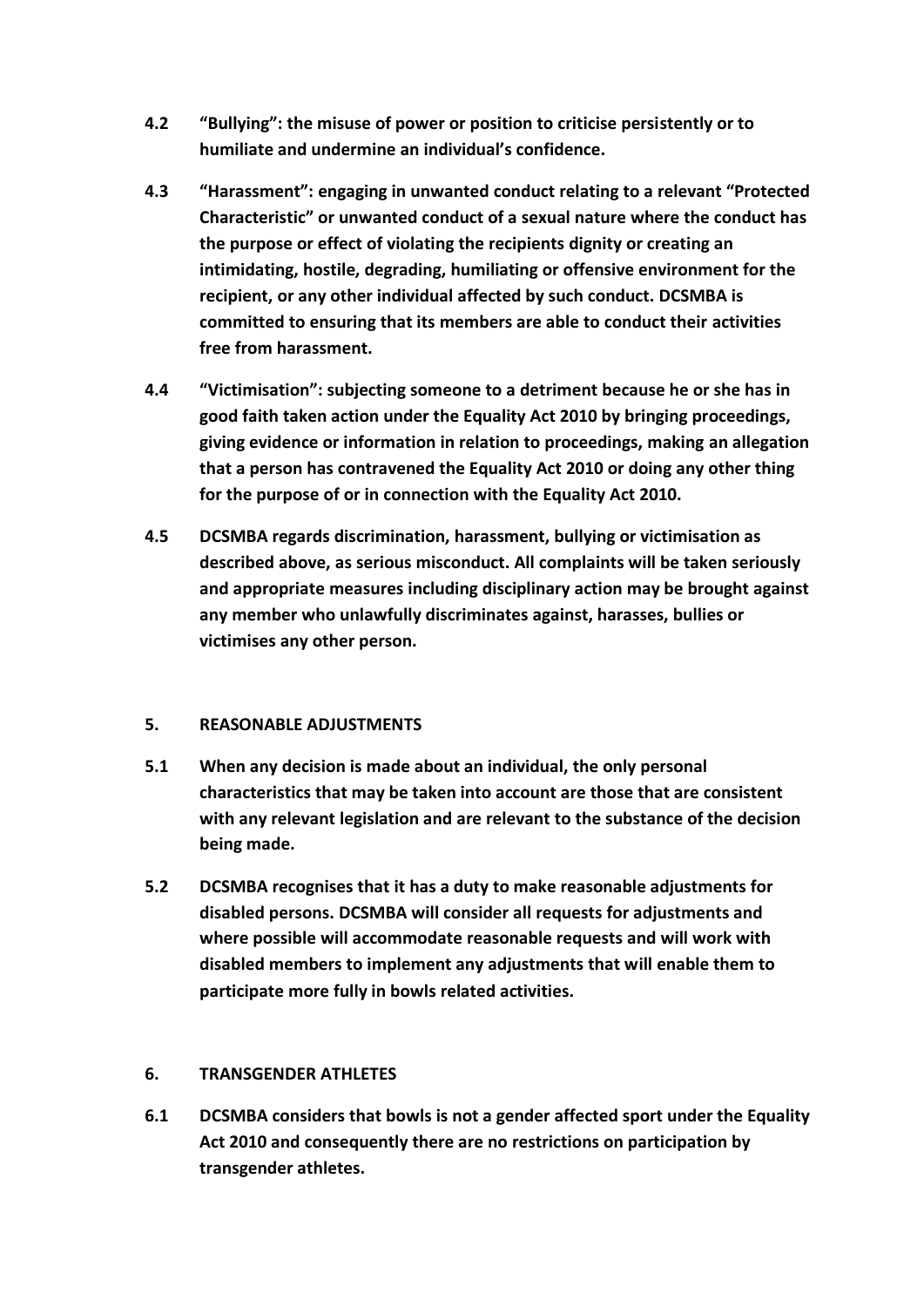## **7. RESPONSIBILITIES, IMPLEMENTATION AND COMMUNICATION**

- **7.1 The following responsibilities will apply:**
- **7.1.1 The committee of DCSMBA is responsible for ensuring that this Equality Policy is implemented, followed and reviewed when appropriate. The committee is also responsible for ensuring that this Equality Policy is enforced and any breaches are dealt with appropriately.**
- **7.1.2 A member of the committee (David Summers) has been appointed as the "Equality Champion" and will ensure that equality is included as an item at committee meetings when appropriate and that the committee takes equality issues into consideration when making decisions.**
- **7.1.3 The chairman has overall responsibility for the implementation of this Equality Policy.**
- **7.1.4 All members have the responsibility to respect and promote the spirit and intentions of this Equality policy. As such all clubs affiliated to the DCSMBA will be asked to sign up to the policy and appoint a "Club Champion".**
- **7.2 This Policy will be included on the DCSMBA web site and paper copies will also be available to any club on request.**

### **8. ACTIONS**

**8.1 DCSMBA will maintain and monitor the Equality Policy and ensure its objectives are consistently delivered throughout all clubs within Devon.**

### **9. MONITORING AND EVALUATION**

- **9.1 This Equality Policy will remain in force until its amended, replaced or withdrawn. A review of this Equality Policy will take place when required, but not less than once every three years.**
- **9.2 The Equality Action Plan, created to ensure the objectives of this Equality policy are delivered, will be reviewed by the chairman and the Equality Champion regularly, but in no event not less than once in every 12 months.**